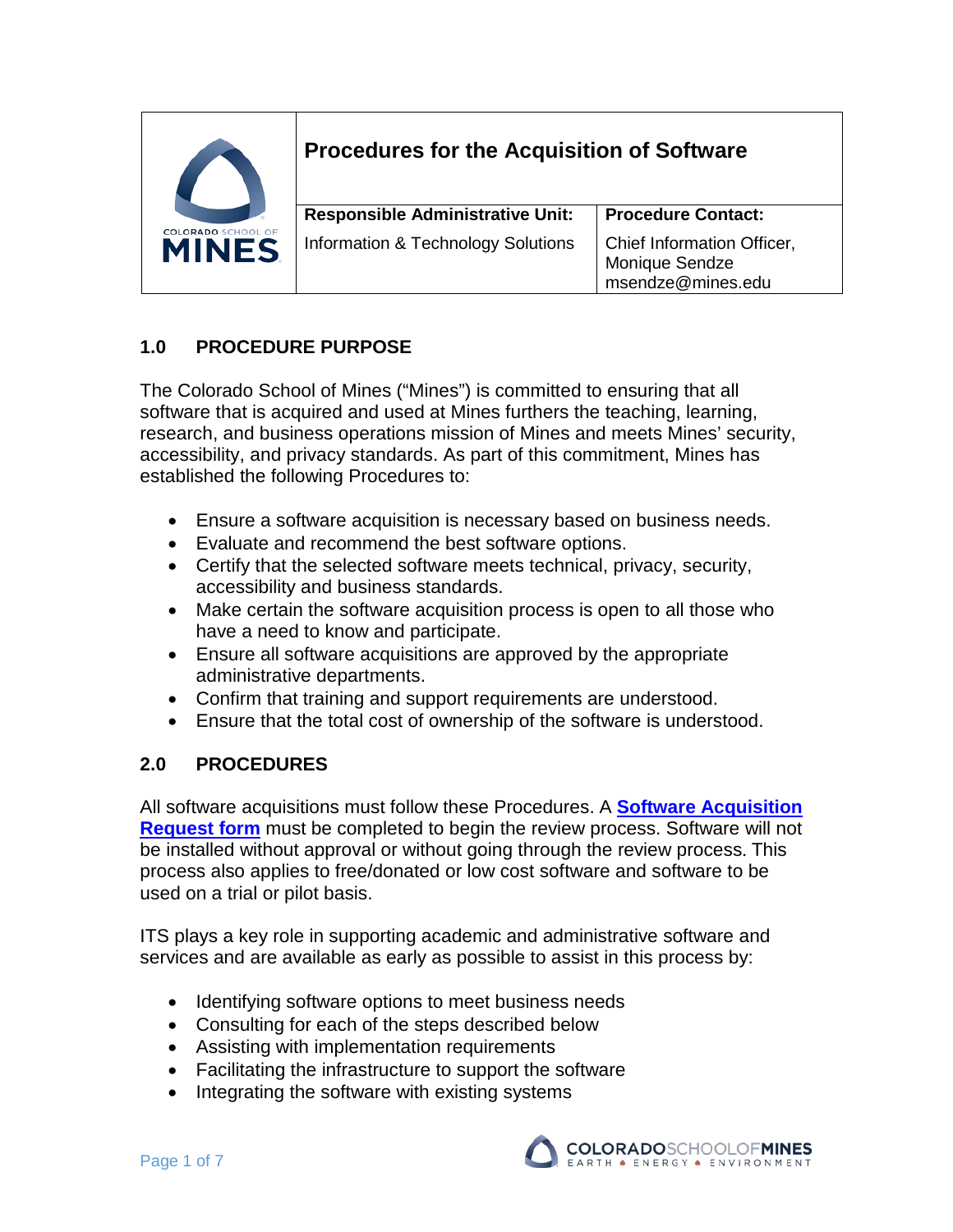• Providing troubleshooting services when applicable

#### **2.1 Software and vendor services review.**

- ITS must be included in all software acquisitions prior to obtaining the software to ensure compatibility with the campus infrastructure.
- ITS will ensure that the software meets operational and technical requirements including server configurations, operating systems, networking, and auxiliary or third-party software products (browser compliance, Java version, etc.) as well as the user needs.
- In addition to the software, ITS will also review data hosting and/or storage services, whether data is hosted internally or by the vendor (or a cloud agent acting on behalf of the vendor).
- ITS will assess the level of internal support necessary for continuous operation, and the support services that are either provided by or will need to be purchased from the vendor.
- ITS will look for those requests that should be handled as a project for implementation of the software requested. If necessary, a project request will be created.

#### **2.2 Vendor software requirements.**

- The software under review must provide a high quality service that improves our technology environment without jeopardizing network or server performance, data integrity or data security.
- All software that requires data exchange that may include protected information must comply with all applicable privacy laws, including those of the EU General Data Protection Regulation and other jurisdiction-specific law, as may be applicable.
- Vendors must provide evidence to illustrate the vendor has committed an appropriate level of resources to accessibility, data protection, and security. Vendors will be required to provide:
	- o Completed HECVAT report for cloud-based services.
	- o VPAT report as needed that illustrates the level of compliance with accessibility requirements.
	- o SOC 1 or SOC 2 reports, their SSAE-16 or comparable compliance documents, PCI certification and/or self-assessment, and audit reports, as needed.
	- o Documentation of retention and destruction procedures of confidential data.

#### **2.3 Software demonstrations.**

• ITS must be included with all stakeholders in vendor software demonstrations. ITS recommends comprehensive demonstrations prior

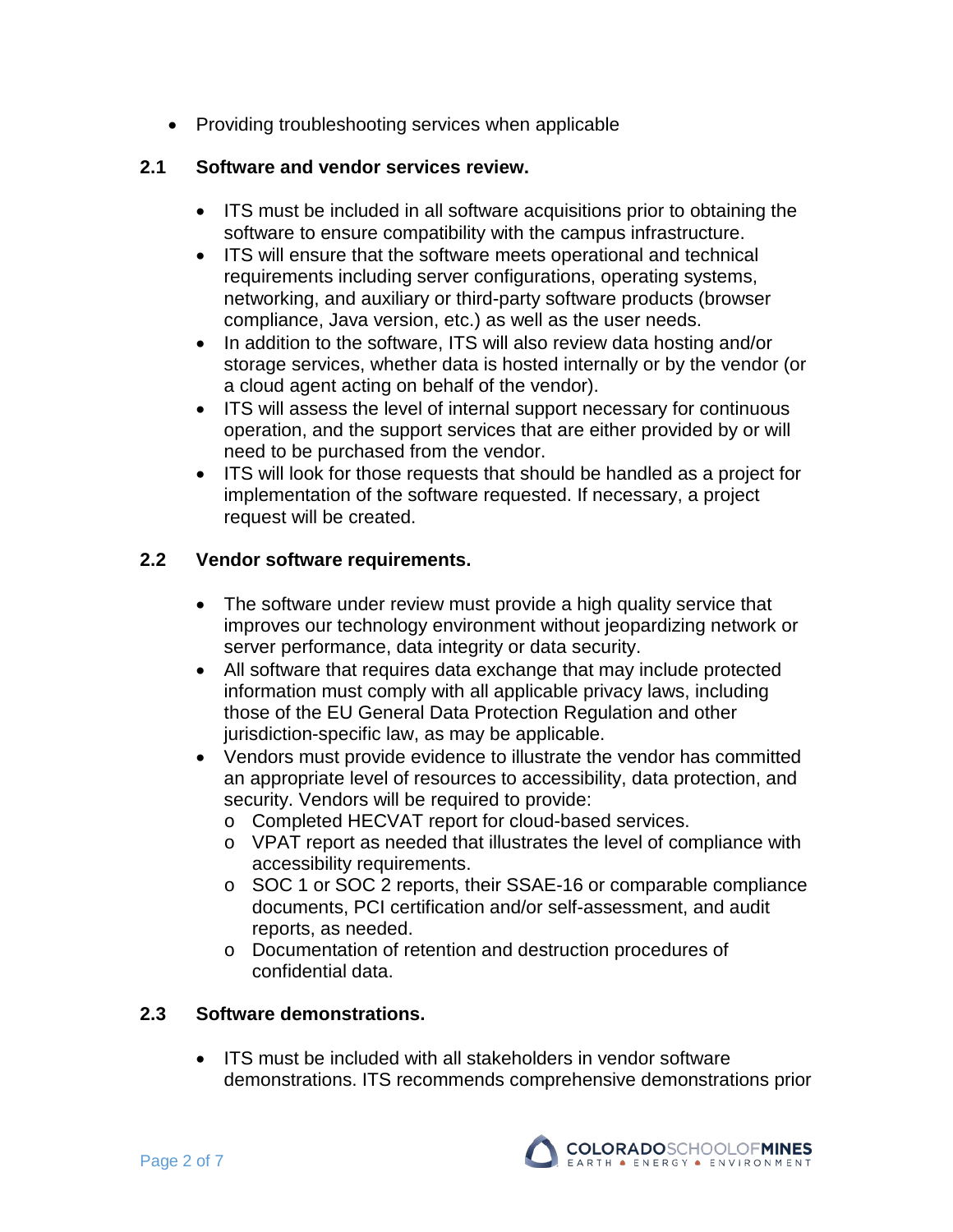to the purchase of any software, and will work with vendors to arrange remote (video conference) demonstrations as needed.

- In cases where institutional data may be required for demonstration purposes, vendors must provide in advance all security compliance documentation as specified above, including written assurance that all data will be permanently removed from their systems following the demonstration.
- All privacy requirements apply to software demonstrations. Please refer to the Mines [Data Policies.](https://www.mines.edu/policy-library/data-policies/)
- **2.4 Modifications to current licensing terms.** Terms that are different or change the original acquisition terms shall be reviewed through the software acquisition approval process as if acquiring new software to ensure adherence to data security, privacy, operational integrity, and longterm sustainability standards.
- **2.5 Duplicate Software.** It is the responsibility of the requestor to consult the list of software available at [the software inventory website](https://helpcenter.mines.edu/TDClient/1946/Portal/KB/ArticleDet?ID=78868) and or with ITS prior to submitting the software acquisition request to ensure that there are no other software currently licensed at Mines that could fulfill the needs for which the request is being made.

ITS reviewers in the process are responsible to be the second-level check on duplicate software with respect to risk, cost, labor, and functionality assessments. Identification of such assessments should be documented in the Team Dynamics (TDX) ticket.

Authority for rejecting a duplicate software purchase lies with the CIO or Director of Procurement. Prior to rejecting a duplicate software purchase, the CIO and or the Director of Procurement shall be advised by ITS reviewers of the duplicative software, the functionality of the duplicative software, the cost and the business risk of the duplicative software.

- **2.6 Renewals.** Renewal of software is not automatic. All renewals will follow this procedure:
	- Ask the software vendor if anything significant has changed with their answers to our questions since the approval process.
	- If No, then Procurement will follow internal procedures to renew the software.
	- If yes, then send back to ITS for the software approval process.
- **2.7 Pilots and Trials.** New software acquired through a pilot or through a free trial becomes an integral part of the Mines IT systems. It is critical that this software is acquired in a manner that allows it to be evaluated for security and privacy risks and vulnerabilities.

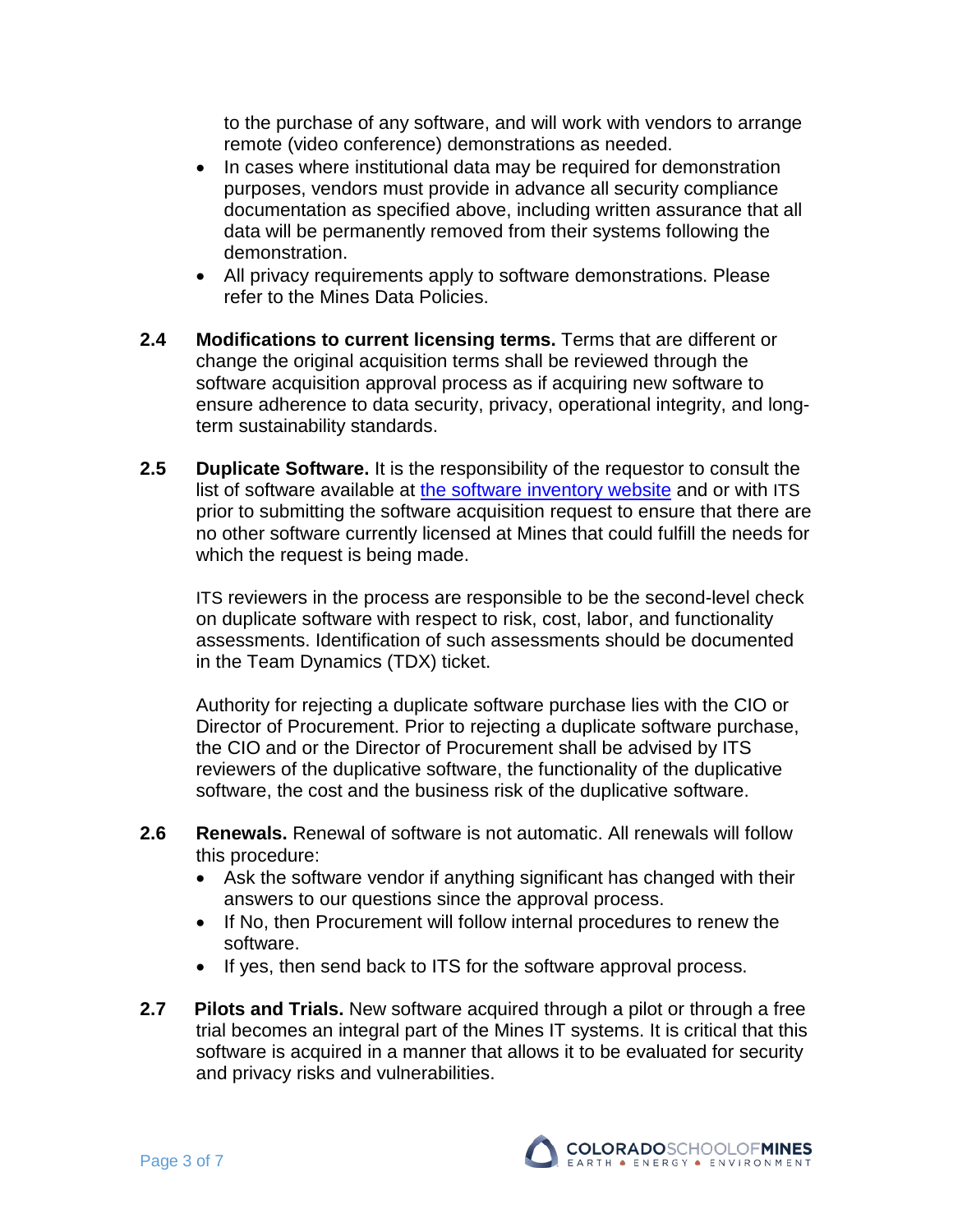- **2.8 Under \$5K Software.** All software under \$5K will be subject to the same acquisition process regardless of payment type (e.g., OneCards) to ensure they meet Mines privacy, accessibility, and security requirements.
- **2.9 Periodic review.** All software will be subject to periodic review for security, privacy, performance, behavior, financial, and contractual implications.
- **2.10 Exceptions & Disciplinary Actions.** Requestors who have not followed this process will be asked to submit their request through this process. Failure to follow the process could result in delayed implementation, inability to implement the software, inefficient use of school funds, or disciplinary actions.
- **2.11 System of Record. [TDX](https://mines.teamdynamix.com/TDClient/KB/ArticleDet?ID=80691) will be the system of record for Requests,** Reviews and Approvals. Mines Contract and Research System will be the system of record for contracts.
- **2.12 Internally Developed Software.** Software developed by Mines employees must protect data at the level required by the standard defined by the guidelines for how software is developed to ensure data privacy and system security and privacy.
- **2.13 Review Completion.** Sign-off within the system indicates the request has been reviewed for the risks and requirements documented within the TDX task descriptions by area. It indicates necessary information has been reviewed to provide a recommendation to the business unit of the unmitigated risks to make an informed decision.

Sign-off will occur internally once area tasks are completed.

- Security The Chief Information Security Officer reviews the requested software and making recommendations regarding the management of cybersecurity risks posed by the requested software.
- Licensing ITS reviews the licensing technology to see if it appears to be one that will coexist in our current technological environment, or, if we can determine additional technology will be required up front (I.e. this license clearly will require a new license server or additional physical USB ports). This review is not exhaustive and may not catch requirements that may be discovered later on.
- Infrastructure The Director of Infrastructure Solutions reviews the requested software and verifies that its introduction to the Mines IT infrastructure is sustainable and supportable; including making recommendations regarding compatibility.
- Privacy The Privacy Compliance Director reviews the data sent/disclosed, received, collected, used, accessed, etc. within the

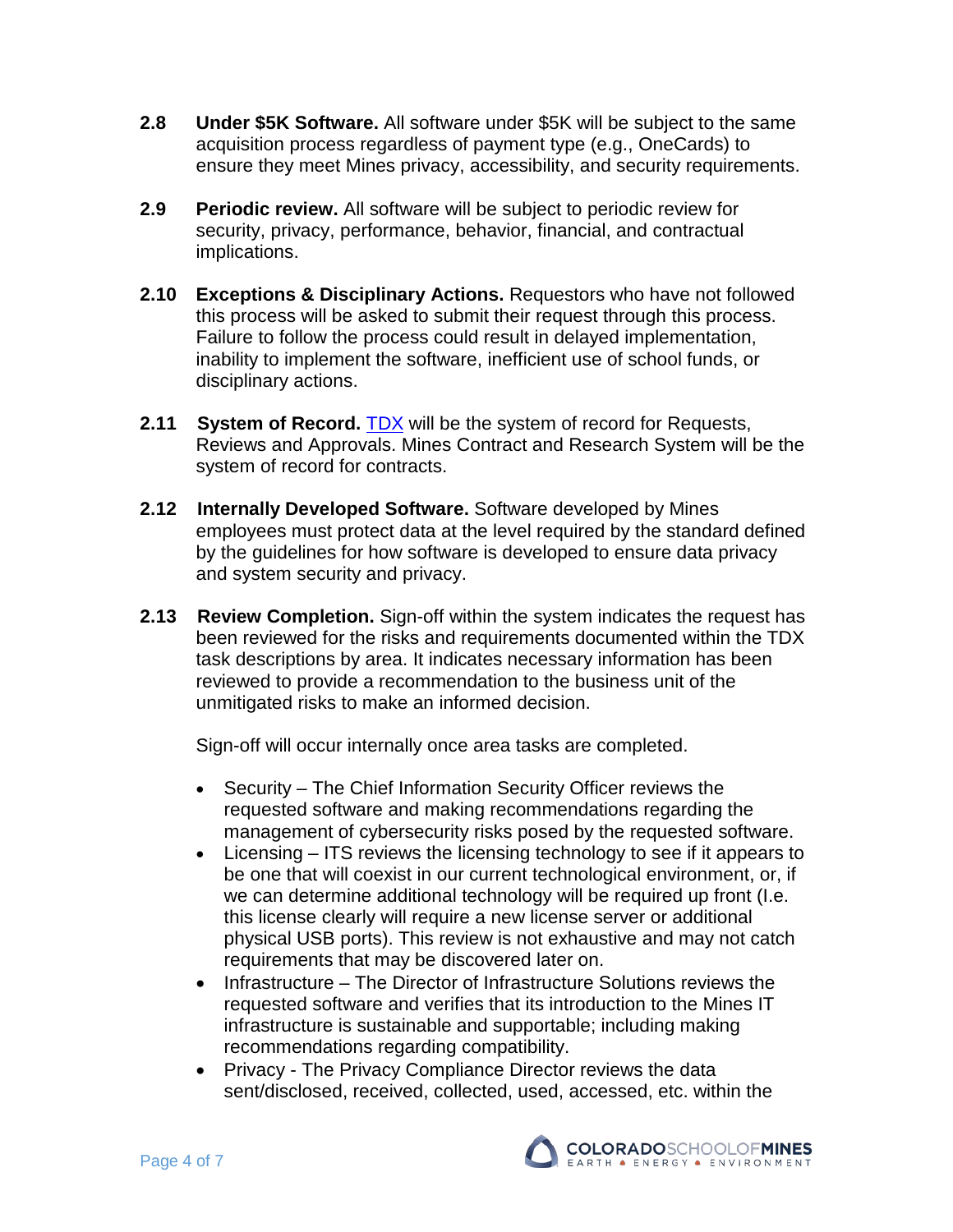technology under review and makes recommendations to manage the privacy risks with the vendor.

- Research The Director of Cyberinfrastructure and Advanced Research Computing reviews software used for research, both on local and shared infrastructure.
- Online/VDI The Online Program Manager and Director of User Experience and Support Services reviews and approves software used in online courses and VDI environment to ensure there is appropriate support for implementation and planning for future growth.
- Lab –The Director of User Experience and Support Services reviews and approves software used in the teaching classrooms and labs. This review is to ensure the software will run on the current operating systems supported in the classrooms and labs.
- Data Stewards Review and approve the data identified to be transmitted to the vendor.
- Export Controls The Research Compliance Officer reviews and makes recommendations to manage the export control risks.
- Project Management The Project/Portfolio Manager reviews requests and identifies those that should be handled as a project.
- Accessibility The CIO or their designated representative will make decisions regarding accessibility based on recommendations that come out of the accessibility committee. The CIO or their designated representative will make decisions regarding accessibility based on recommendations that come from the accessibility technologist as a member of the accessibility committee. The accessibility technologist reviews software for compliance with accessibility laws and regulations in consultation with the accessibility committee when appropriate or necessary.

Each person is responsible for checking in the system for ticket updates. Notifying "ITS Leadership" will not be standard practice.

- **2.14 Software Inventory List.** The software inventory list will be maintained by ITS. On an annual basis, ITS and the Controller's Office will review and update the software inventory list.
- **2.15 Types of Software.** Software is a general term primarily used for digitally stored data such as computer programs and other kinds of information read and written by computers. Computer software can be put into categories based on common function, type, or field of use. Below are some broad classifications:
	- *[Application](https://en.m.wikipedia.org/wiki/Application_software) software* is the general designation of computer programs for performing tasks. Application software may be general purpose [\(word processing,](https://en.m.wikipedia.org/wiki/Word_processing) [web browsers,](https://en.m.wikipedia.org/wiki/Web_browsers) etc.) or have a specific

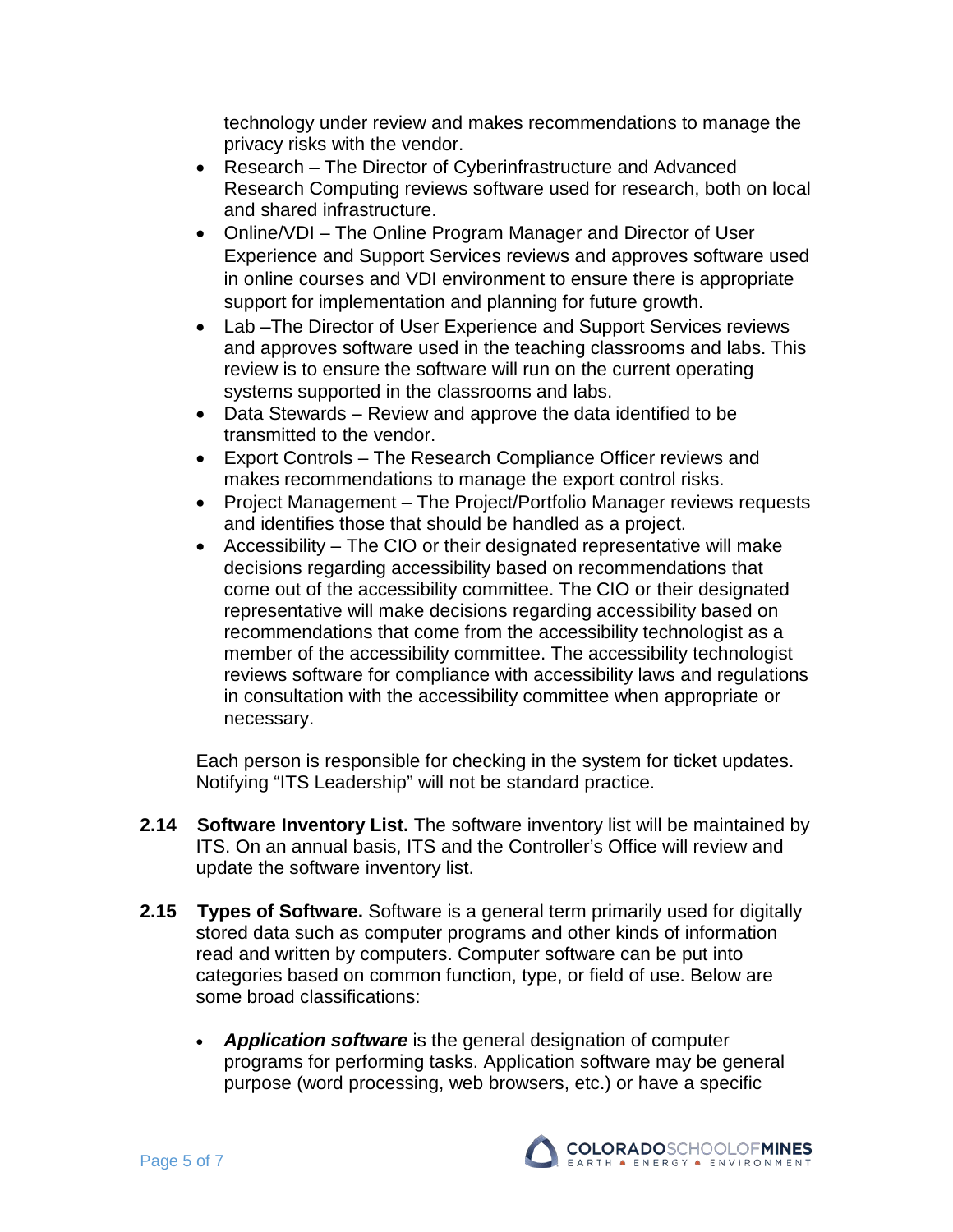purpose (accounting, truck scheduling, etc.). Application software contrasts with system software.

- *[System software](https://en.m.wikipedia.org/wiki/System_software)* is a generic term referring to the computer programs used to start and run computer systems including diverse application software and networks.
- *[Computer programming tools](https://en.m.wikipedia.org/wiki/Programming_tools)*, such as [compilers](https://en.m.wikipedia.org/wiki/Compilers) and [linker,](https://en.m.wikipedia.org/wiki/Linker_(computing)) are used to translate and combine [computer program source](https://en.m.wikipedia.org/wiki/Source_code)  [code](https://en.m.wikipedia.org/wiki/Source_code) and [libraries](https://en.m.wikipedia.org/wiki/Library_(computing)) into binary [executables.](https://en.m.wikipedia.org/wiki/Random-access_memory)
- *\*as-a-service* is a way to describe how you can use the cloud for delivery of software and IT infrastructure. Software-as-a-Service (SaaS) uses the web to deliver applications that are managed by a third-party vendor and whose interface is accessed on the clients' side. Most SaaS applications can be run directly from a web browser without any downloads or installations required, although some require plugins. Examples of SaaS include: Google Apps, Office365, Salesforce, Workday, Concur, Citrix GoToMeeting, Cisco WebEx, Zoom, Dropbox, Mailchimp, SurveyMonkey, Qualtrics, DocuSign, Slack, etc. Cloud platform services, or [Platform as a Service \(PaaS\),](https://apprenda.com/white-papers/enterprise-paas-for-existing-and-new-apps/?utm_source=library&utm_medium=post&utm_term=saaspaasiaas&utm_campaign=existingandnewapps) are used for applications, and other development, while providing cloud components to software. Examples of PaaS include: Apprenda, AWS Elastic Beanstalk, Heroku, Windows Azure, Force.com, OpenShift, Apache Stratos, Magento Commerce Cloud, etc. Cloud infrastructure services, known as Infrastructure as a Service (IaaS), are self-service models for accessing, monitoring, and managing remote datacenter infrastructures, such as compute (virtualized or bare metal), storage, networking, and networking services (e.g. firewalls). Instead of having to purchase hardware outright, users can purchase IaaS based on consumption, similar to electricity or other utility billing. Examples of IaaS include: Amazon Web Services (AWS), Cisco Metapod, Microsoft Azure, Google Compute Engine (GCE), Rackspace, etc.
- **Trial vs. Pilot use of Software:** Pilots and trials are a good way to reduce risk on a software implementation to make sure it fits well into the implementing organization's technical and non-technical systems and processes and that it fulfills the functional needs for which it is being considered.
	- o **Pilot**: The purpose of the pilot is primarily to prove viability, not deliver an agreed outcome. There is a clear need for a control structure that enables prompt cancellation but also allows for the potential for radical changes in scope and direction if required. The intention is to create a controllable budget for people and supplies that will enable the project team to confirm that the underlying idea is sound. The pilot will confirm viability and scalability and enable proposed processes and procedures to be tested. It will confirm the